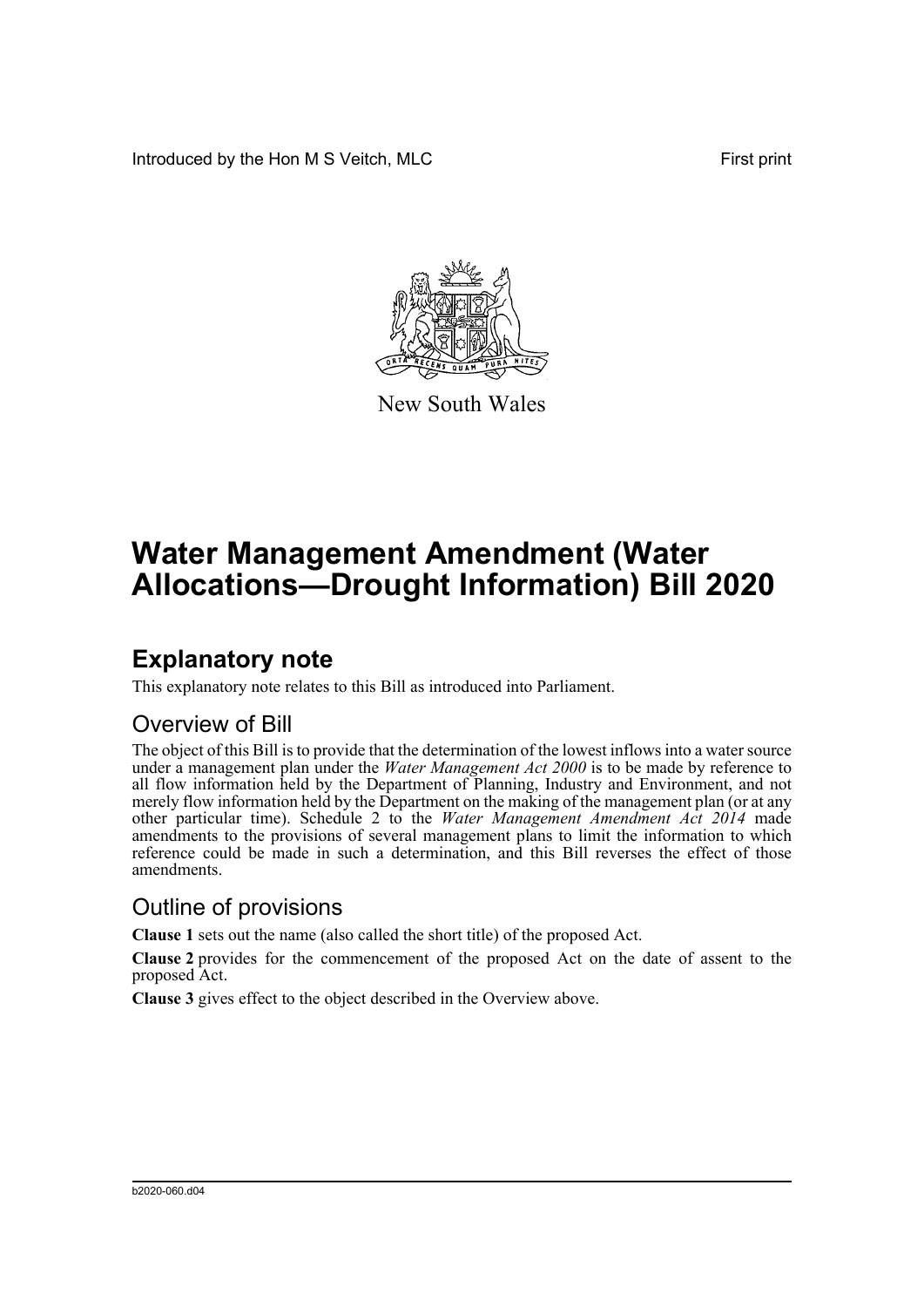Introduced by the Hon M S Veitch, MLC First print



New South Wales

# **Water Management Amendment (Water Allocations—Drought Information) Bill 2020**

### **Contents**

|                                              | Page |
|----------------------------------------------|------|
| Name of Act                                  |      |
| 2 Commencement                               |      |
| Amendment of Water Management Act 2000 No 92 |      |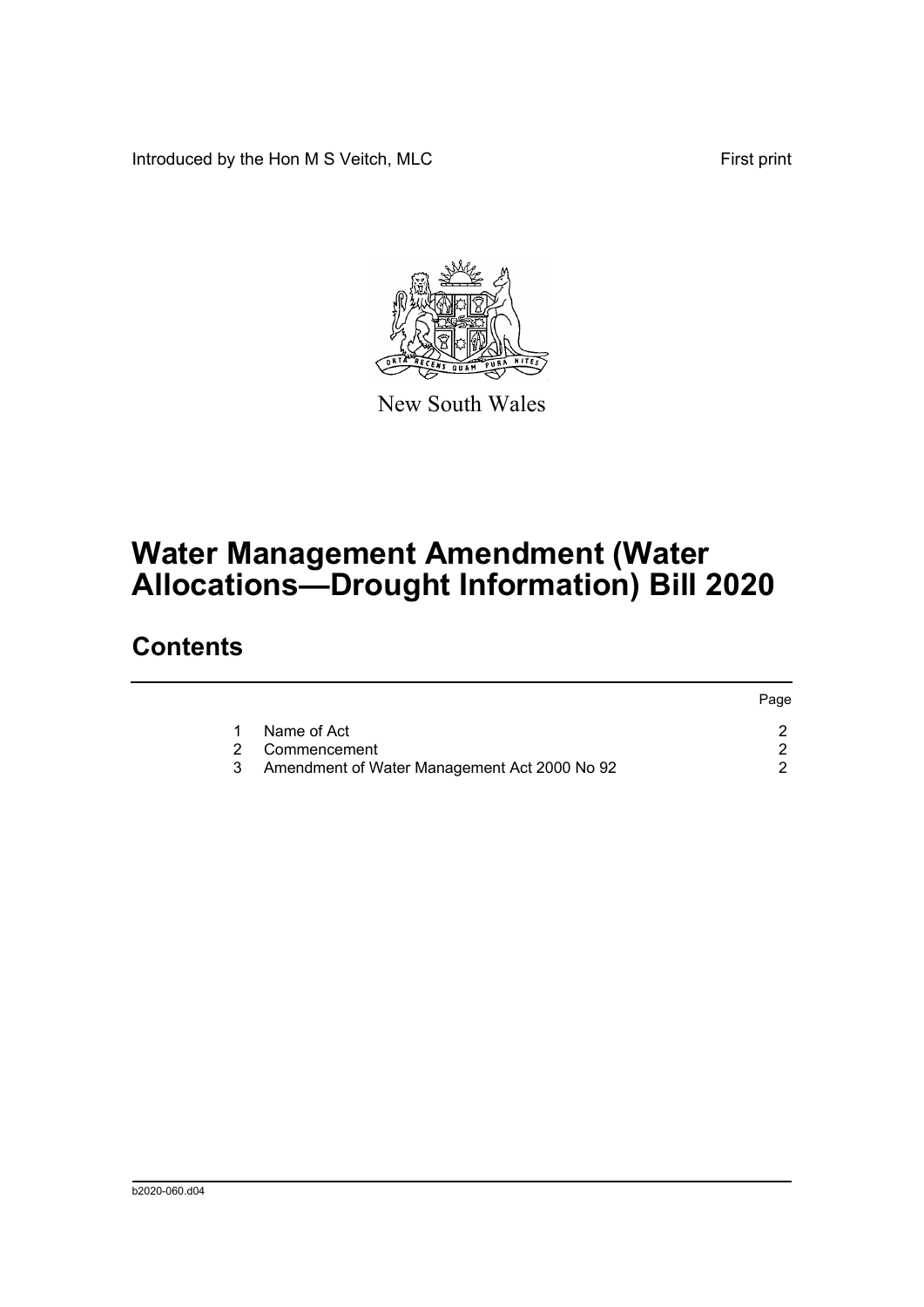

New South Wales

# **Water Management Amendment (Water Allocations—Drought Information) Bill 2020**

No , 2020

#### **A Bill for**

An Act to amend the *Water Management Act 2000* to provide for the information that must be used in determining lowest inflows into water sources under certain management plans.